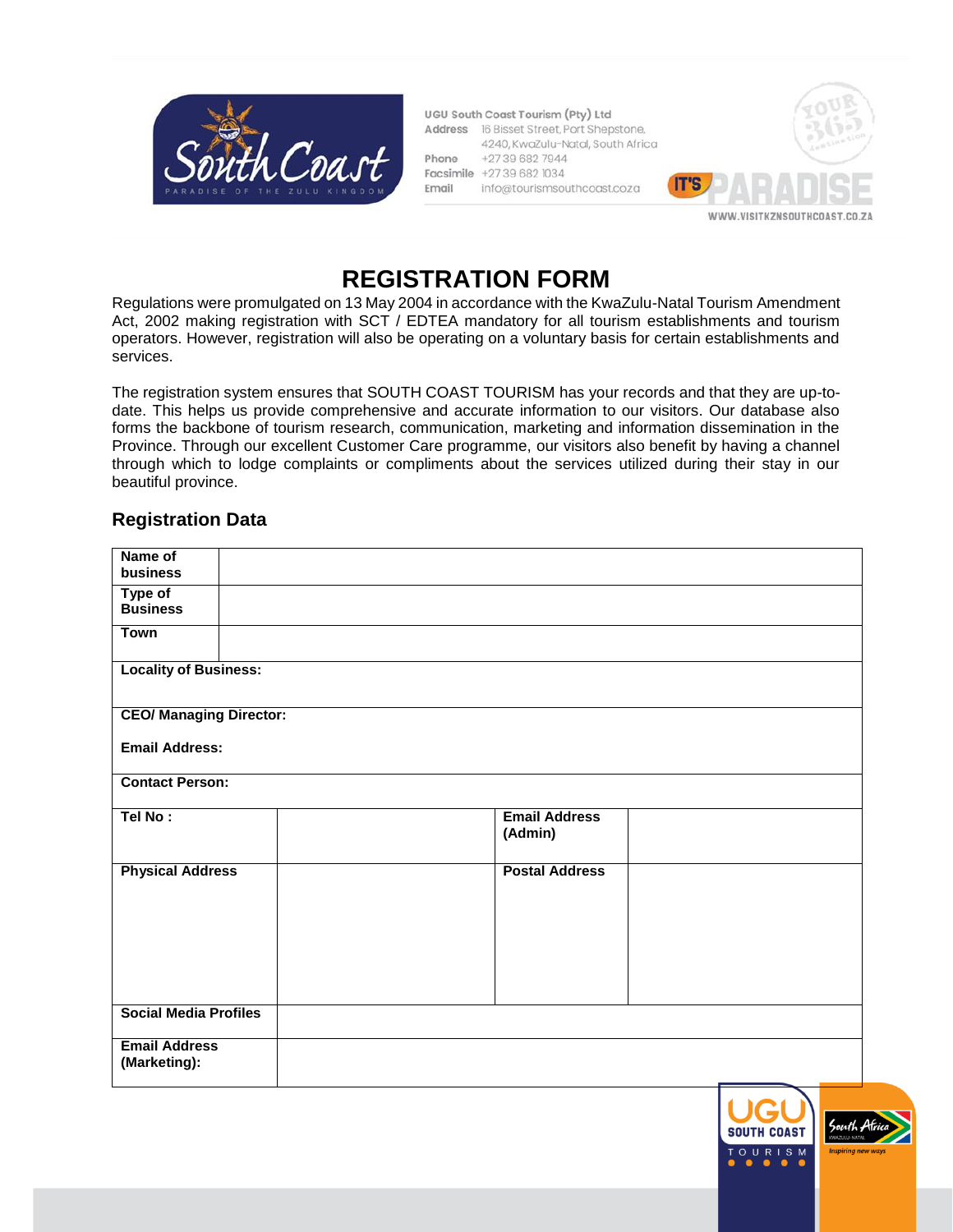

UGU South Coast Tourism (Pty) Ltd Address 16 Bisset Street, Port Shepstone, 4240, KwaZulu-Natal, South Africa Phone +27396827944 Facsimile +27 39 682 1034 Email info@tourismsouthcoast.coza



| <b>Description of</b><br>Services/facilities |                               |
|----------------------------------------------|-------------------------------|
|                                              |                               |
| No. of permanent<br>employees                | No. of temporary<br>employees |

### **ADDITIONAL DATA**

#### **For Accommodation Establishments Only**

| No of rooms                                                    |  |
|----------------------------------------------------------------|--|
| <b>Maximum capacity</b>                                        |  |
| Types of rooms eg. Double, Single,<br><b>Family rooms, etc</b> |  |

#### **TOURISM GRADING COUNCIL OF SA GRADING INFORMATION**

**Yes/No Stars (if TGCSA graded) Graded**

#### **Conference Facilities**

| <b>es</b><br>Nr<br>.<br>- 11<br>-- |
|------------------------------------|
|------------------------------------|

#### COMPLIANCE CLAUSE

I/confirm that my/our undertaking complies with all the relevant laws, regulations and by-laws including industry best practice pertaining to my business. I also confirm (if relevant) that we are registered / in the process of registering with Tourism KwaZulu-Natal.

**Designation:……………………………….**

**Signature:…………………………………..**

**Date:………………………………………….**

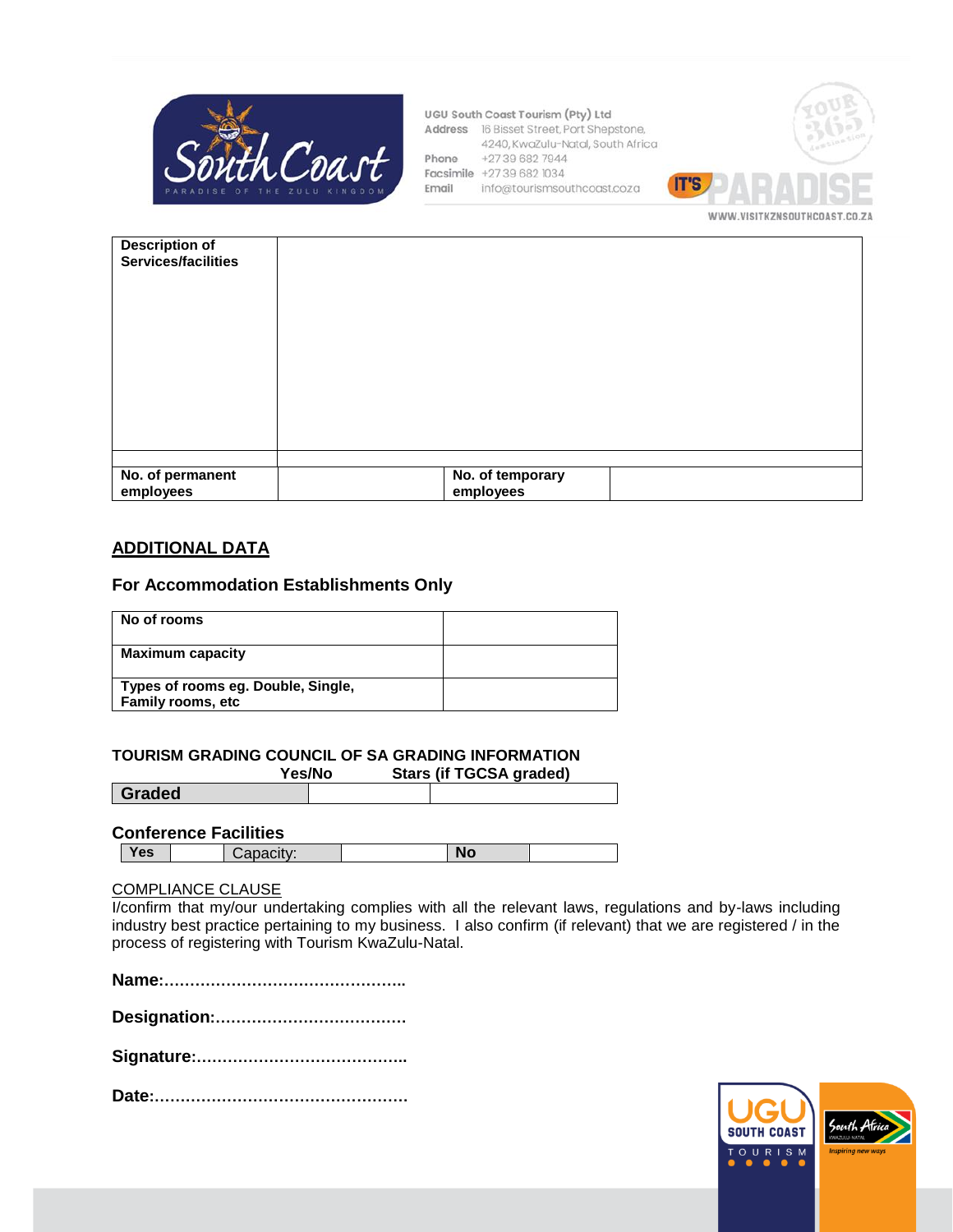

UGU South Coast Tourism (Pty) Ltd Address 16 Bisset Street, Port Shepstone, 4240, KwaZulu-Natal, South Africa +27396827944 Phone Facsimile +27 39 682 1034 info@tourismsouthcoast.coza Email



# **CODE OF CONDUCT FOR UGU SOUTH COAST TOURISM MEMBERS**

*I/* , as *a tourism operator/* registered with Ugu South Coast Tourism, agree and undertake –

- (a) to provide services of excellent standard and quality to all tourists regardless of race, gender, religion, disability or place of origin;
- (b) to do all practically possible to ensure the safety and security of tourists who utilise our services or patronise our premises;
- (c) to treat the environment with respect; and to preserve our valuable environmental resources
- (d) to be an ambassador at all times for the South Coast region, the Province of KwaZulu-Natal and South Africa; and
- (e) to uphold the World Tourism Organisation's (WTO's) Global Code of Ethics for Tourism (*a copy of this document can be obtained from the KwaZulu-Natal Tourism Authority or downloaded from its website at* [http://www.zulu.org.za.](http://www.zulu.org.za/)

| <b>Applicant's Name &amp;</b> |
|-------------------------------|
|                               |
| Date:                         |

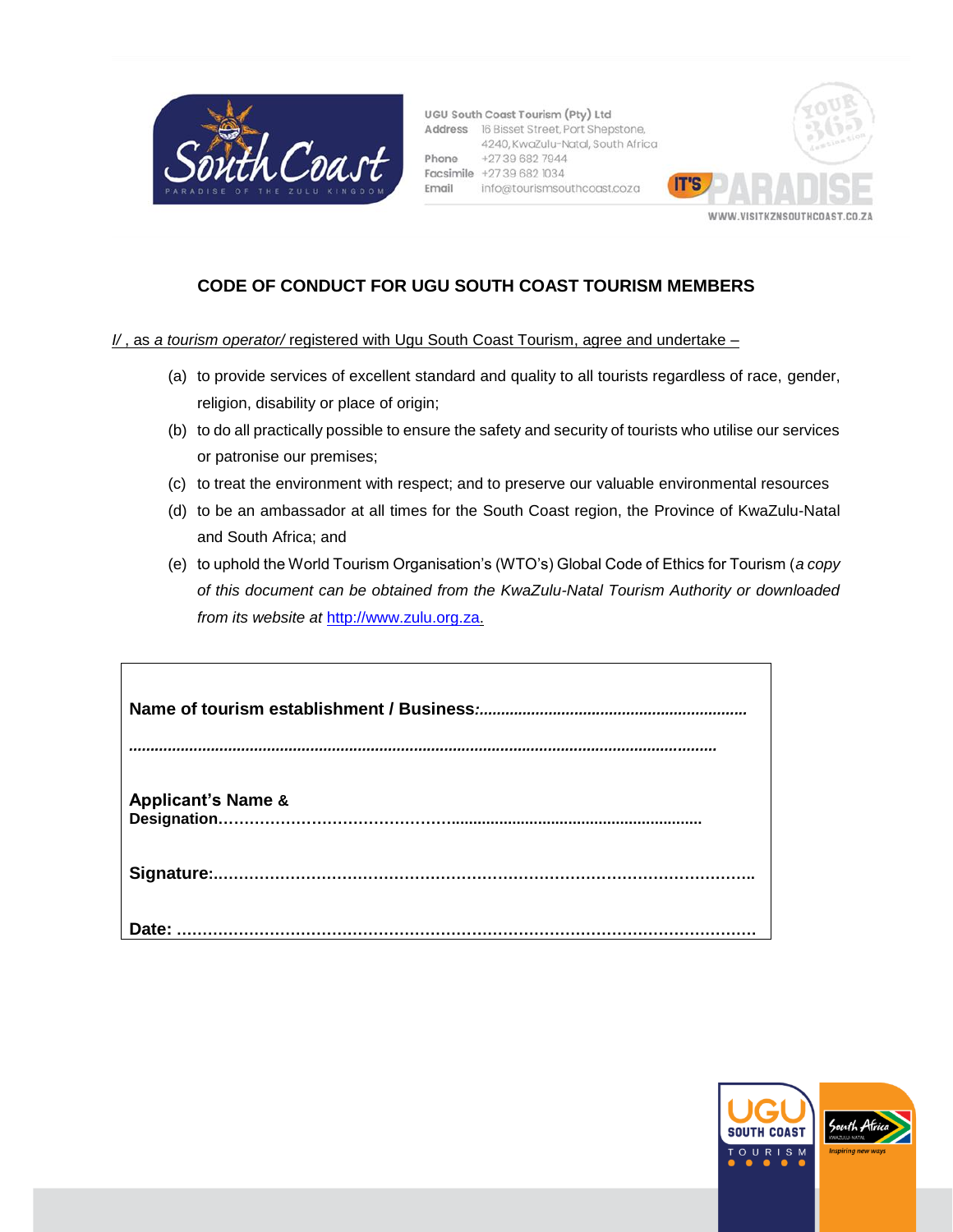

UGU South Coast Tourism (Pty) Ltd Address 16 Bisset Street, Port Shepstone, 4240, KwaZulu-Natal, South Africa Phone +2739 682 7944 Facsimile +27 39 682 1034 Email info@tourismsouthcoast.coza



# **DECLARATION OF PARTNERSHIP**

1\_\_\_\_\_\_\_\_\_\_\_\_\_\_\_\_\_\_\_\_\_\_\_\_\_\_\_\_\_\_\_\_\_\_\_\_\_\_\_\_\_\_\_\_\_\_\_\_\_\_\_\_\_\_\_\_\_\_\_\_\_\_\_\_\_\_\_\_\_\_\_\_\_\_\_\_\_\_\_\_\_\_

3\_\_\_\_\_\_\_\_\_\_\_\_\_\_\_\_\_\_\_\_\_\_\_\_\_\_\_\_\_\_\_\_\_\_\_\_\_\_\_\_\_\_\_\_\_\_\_\_\_\_\_\_\_\_\_\_\_\_\_\_\_\_\_\_\_\_\_\_\_\_\_\_\_\_\_\_\_\_\_\_\_\_ 4\_\_\_\_\_\_\_\_\_\_\_\_\_\_\_\_\_\_\_\_\_\_\_\_\_\_\_\_\_\_\_\_\_\_\_\_\_\_\_\_\_\_\_\_\_\_\_\_\_\_\_\_\_\_\_\_\_\_\_\_\_\_\_\_\_\_\_\_\_\_\_\_\_\_\_\_\_\_\_\_\_\_

2\_\_\_\_\_\_\_\_\_\_\_\_\_\_\_\_\_\_\_\_\_\_\_\_\_\_\_\_\_\_\_\_\_\_\_\_\_\_\_\_\_\_\_\_\_\_\_\_\_\_\_\_\_\_\_\_\_\_\_\_\_\_\_\_\_\_\_\_\_\_\_\_\_\_\_\_\_\_\_\_\_\_

We / Name (Full Names) **Identity Number** Intervention of the *Identity Number* Intervention of the *Identity Number* 

do hereby declare that we are partners in the business enterprise known as \_\_\_\_\_\_\_\_\_\_\_\_\_\_\_\_\_\_\_\_\_\_\_

We Confirm that we carry on business at the following address, which we choose as our *domicilium citandi et executandi* for the service of any documents in our dealings with Ugu South Coast Tourism. (Postal/Physical):\_\_\_\_\_\_\_\_\_\_\_\_\_\_\_\_\_\_\_\_\_\_\_\_\_\_\_\_\_\_\_\_\_\_\_\_\_\_\_\_\_\_\_\_\_\_\_\_\_\_\_\_\_\_\_\_\_\_\_\_\_\_\_\_\_\_\_\_\_\_

We hereby declare that we are compilant with all laws, regulations, and by-laws applicable to our business operation.

\_\_\_\_\_\_\_\_\_\_\_\_\_\_\_\_\_\_\_\_ \_\_\_\_\_\_\_\_\_\_\_\_\_\_\_\_\_\_\_\_\_\_ \_\_\_\_\_\_\_\_\_\_\_\_\_ NAME DATE SIGNATURE DATE \_\_\_\_\_\_\_\_\_\_\_\_\_\_\_\_\_\_\_\_ \_\_\_\_\_\_\_\_\_\_\_\_\_\_\_\_\_\_\_\_\_\_ \_\_\_\_\_\_\_\_\_\_\_\_\_ NAME DATE SIGNATURE DATE \_\_\_\_\_\_\_\_\_\_\_\_\_\_\_\_\_\_\_\_ \_\_\_\_\_\_\_\_\_\_\_\_\_\_\_\_\_\_\_\_\_\_ \_\_\_\_\_\_\_\_\_\_\_\_\_ NAME DATE SIGNATURE DATE \_\_\_\_\_\_\_\_\_\_\_\_\_\_\_\_\_\_ \_\_\_\_\_\_\_\_\_\_\_\_\_\_\_\_\_\_\_\_ \_\_\_\_\_\_\_\_\_\_\_\_ NAME DATE SIGNATURE DATE

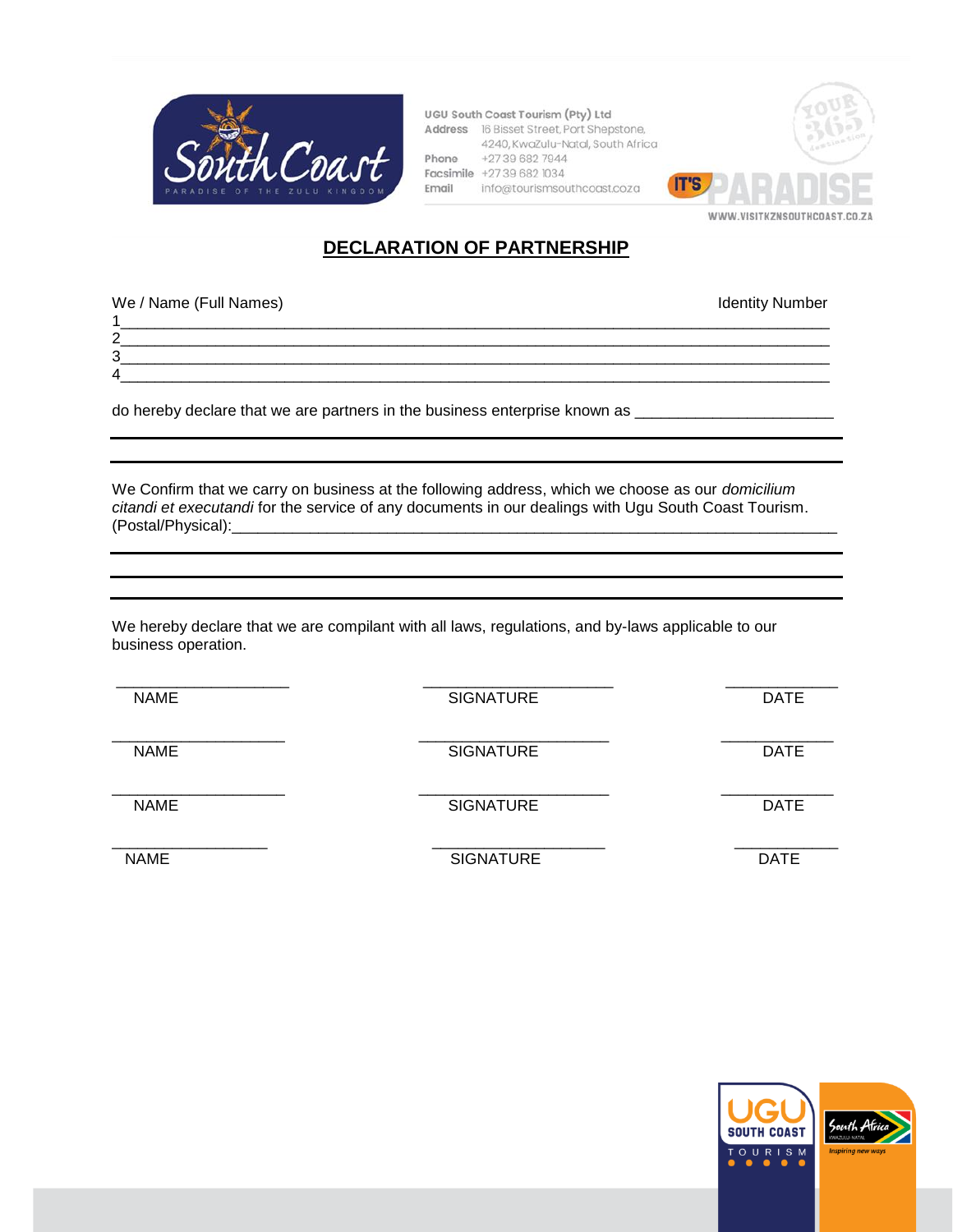

UGU South Coast Tourism (Pty) Ltd Address 16 Bisset Street, Port Shepstone, 4240, KwaZulu-Natal, South Africa Phone +2739 682 7944 Facsimile +27 39 682 1034 Email info@tourismsouthcoast.coza



## **REGISTRATION CHECKLIST: DONE**

| $\mathbf{1}$ .<br>2. | Completed & Signed Registration Form for each sub-<br>category which you wish to register<br>A Signed Code of Conduct                                                                                                                                                                                                                                                                                                                                |                                             |
|----------------------|------------------------------------------------------------------------------------------------------------------------------------------------------------------------------------------------------------------------------------------------------------------------------------------------------------------------------------------------------------------------------------------------------------------------------------------------------|---------------------------------------------|
| 3.                   | <b>Proof of Business Licence</b><br>Consent documents if no business license is required<br>2.<br><b>Trading License</b><br>3.<br>Certificate of Registration from Registrars of Companies<br>4.<br>or<br>5.<br>Partnership / Sole Proprietors Signed Declaration forms<br>Proof of Public Driving Permit (If required)<br>6.<br>Proof of Department of Transport Permit (If required)<br>7.<br>Proof of Tour Guide Registration (If required)<br>8. | 2.<br>3.<br>4.<br>5.<br>6.<br>.<br>7.<br>8. |
| 4.                   | Proof of Public / passenger Liability Insurance                                                                                                                                                                                                                                                                                                                                                                                                      |                                             |

# **DECLARATION OF SOLE PROPRIETORSHIP**

I, (Full Names)\_\_\_\_\_\_\_\_\_\_\_\_\_\_\_\_\_\_\_\_\_\_\_\_\_\_\_\_\_\_\_\_\_\_\_\_\_\_\_\_\_\_\_\_\_\_\_\_\_\_\_\_\_\_\_\_\_\_ Identity Number\_\_\_\_\_\_\_\_\_\_\_\_\_\_\_\_\_\_\_\_\_\_\_\_\_\_\_\_\_\_\_\_\_\_\_\_\_\_\_\_\_\_\_\_\_\_\_\_\_\_\_\_\_\_\_\_\_

Do hereby declare that I am the sole proprietor of :

which trades at \_\_\_\_\_\_\_\_\_\_\_\_\_\_\_\_\_\_\_\_\_\_\_\_\_\_\_\_\_\_\_\_\_\_\_\_\_\_\_\_\_\_\_\_\_\_\_\_\_\_\_\_\_\_\_\_\_

\_\_\_\_\_\_\_\_\_\_\_\_\_\_\_\_\_\_\_\_\_\_\_\_\_\_\_\_\_\_\_\_\_\_\_\_\_\_\_\_\_\_\_\_\_\_\_\_\_\_\_\_\_\_\_(Physical Address)

I hereby nominate my /address as my *domicilium citandi et executandi* in any dealings I have with Ugu South Coast Tourism.

(Physical / Postal):\_\_\_\_\_\_\_\_\_\_\_\_\_\_\_\_\_\_\_\_\_\_\_\_\_\_\_\_\_\_\_\_\_\_\_\_\_\_\_\_\_\_\_\_\_\_\_\_\_\_\_\_\_\_\_

I hereby declare that I am compilant with all laws, regulations, and by-laws applicable to my business operation.

**NAME** DATE SIGNATURE DATE

\_\_\_\_\_\_\_\_\_\_\_\_\_\_\_\_\_\_\_\_\_\_\_\_\_\_\_\_\_\_\_\_\_\_\_\_\_\_\_\_\_\_\_\_\_\_\_\_\_\_\_\_\_\_(Name of Business)

\_\_\_\_\_\_\_\_\_\_\_\_\_\_\_\_\_\_\_\_\_\_\_\_\_\_ \_\_\_\_\_\_\_\_\_\_\_\_\_\_\_\_\_\_\_\_\_\_\_\_ \_\_\_\_\_\_\_\_\_\_

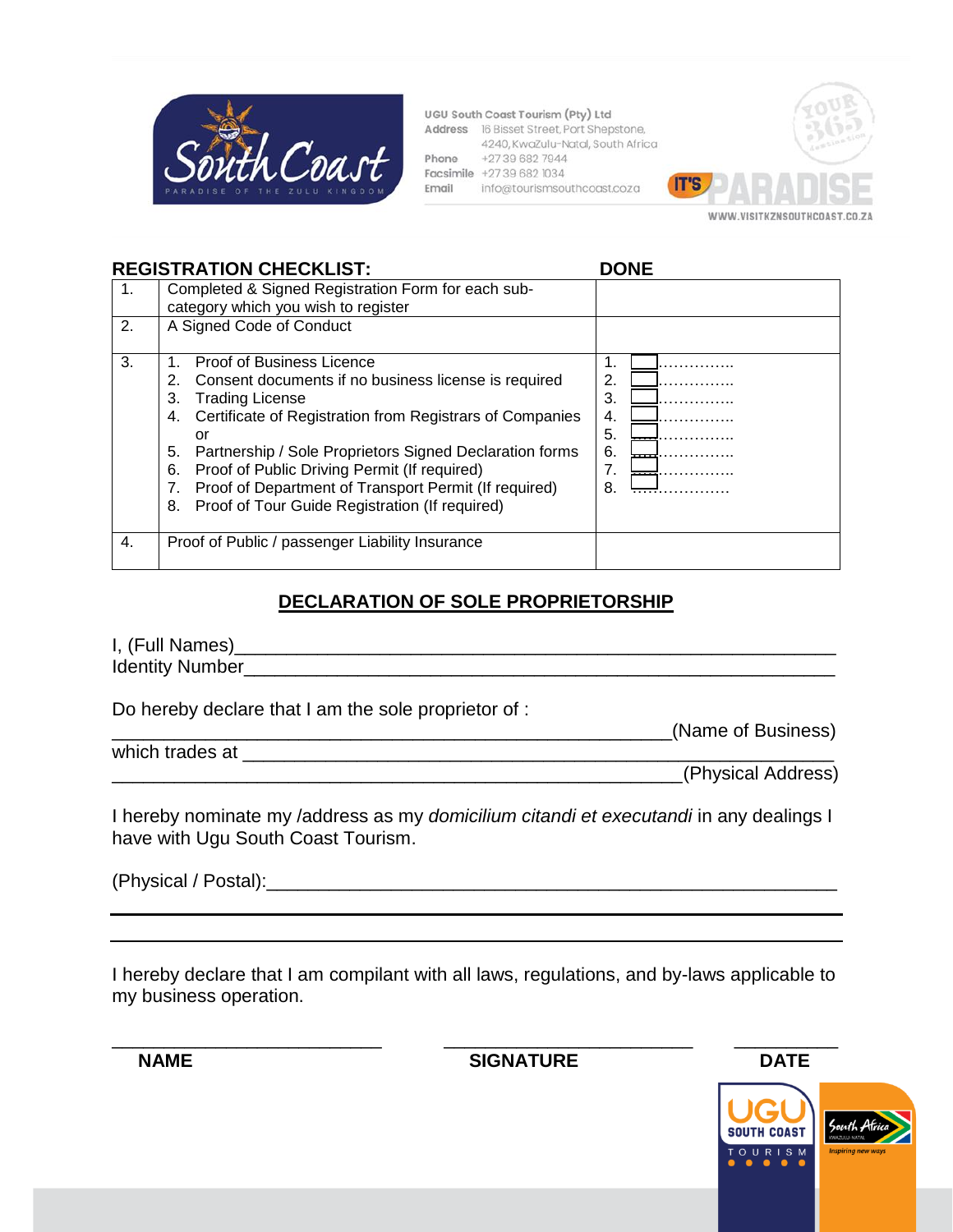

UGU South Coast Tourism (Pty) Ltd Address 16 Bisset Street, Port Shepstone, 4240, KwaZulu-Natal, South Africa +27396827944 Phone Facsimile +27 39 682 1034 info@tourismsouthcoast.coza Email



### **GUIDELINES FOR REGISTRATION**

*PLEASE NOTE:* It is important to take note of these guidelines for the registration of tourism establishments and tourism operators. Failure to comply with these guidelines will result in Ugu South Coast Tourism rejecting your application.

#### **THE FOLLOWING DOCUMENTS MUST BE SUBMITTED**

- 1. A completed and signed registration form
- 2. A signed code of conduct
- 3. **Proof** of public / passenger liability insurance
- 4. Proof of business licence (certificate of registration from the Registrar of Companies if for example your business is registered as a Cc, Pty Ltd. etc. In the case of a Sole Proprietorship or a Partnership, where certificates cannot be produced, please contact our offices for a **declaration form** which must be signed and sent back to our offices). Where applicable, proof in this regard from your local municipality must be submitted to our offices, as well as a trading licence;
- 5. Proof of public liability insurance (if applicable to your business);

Please provide as much detail as possible regarding your service in the description field on your registration form e.g. whether you are a member of TKZN, SATSA, whether your establishment has been graded by the TGCSA, SABS or the Portfolio of Country Places, the number of delegates your conference venue can hold, a tour operator's field of specialization etc.

Where applicable, please submit proof of registration for PAYE, VAT, business levies and valid tax clearance certificate from relevant authorities.

#### **OTHER RELEVANT INFORMATION:**

- If you intend to offer liquor to your guests whether it is a welcoming complimentary drink or for profit, you will require a liquor license.
- Each television requires a Business TV License
- Any establishment supplying DSTV or Mnet needs to have a Business Subscription from Multichoice. This is for EACH point connected to a decoder. However, one is able to supply a cabled point to guest rooms for no additional charge provided the guest supplies their own decoder and card. Various 'bouquet' business packages are available, but you should contact the service providers for the relevant information and requirements.
- If you intend to play background music, provide radio alarms in the rooms or have a TV in every room, you will require a South African Music Rights Organisation License (SAMRO)
- Non-smoking signs are to be displayed and specified designated areas for smoking must be indicated.
- Municipal Blue & White establishment indicator signage is available via the Agent appointed by the local municipality.
- Brown Provincial Signage is available via the appointed agent, ONLY to establishments that are Tourism Grading Council of SA, AA or Portfolio Graded.
- Southern Explorer signage to be added